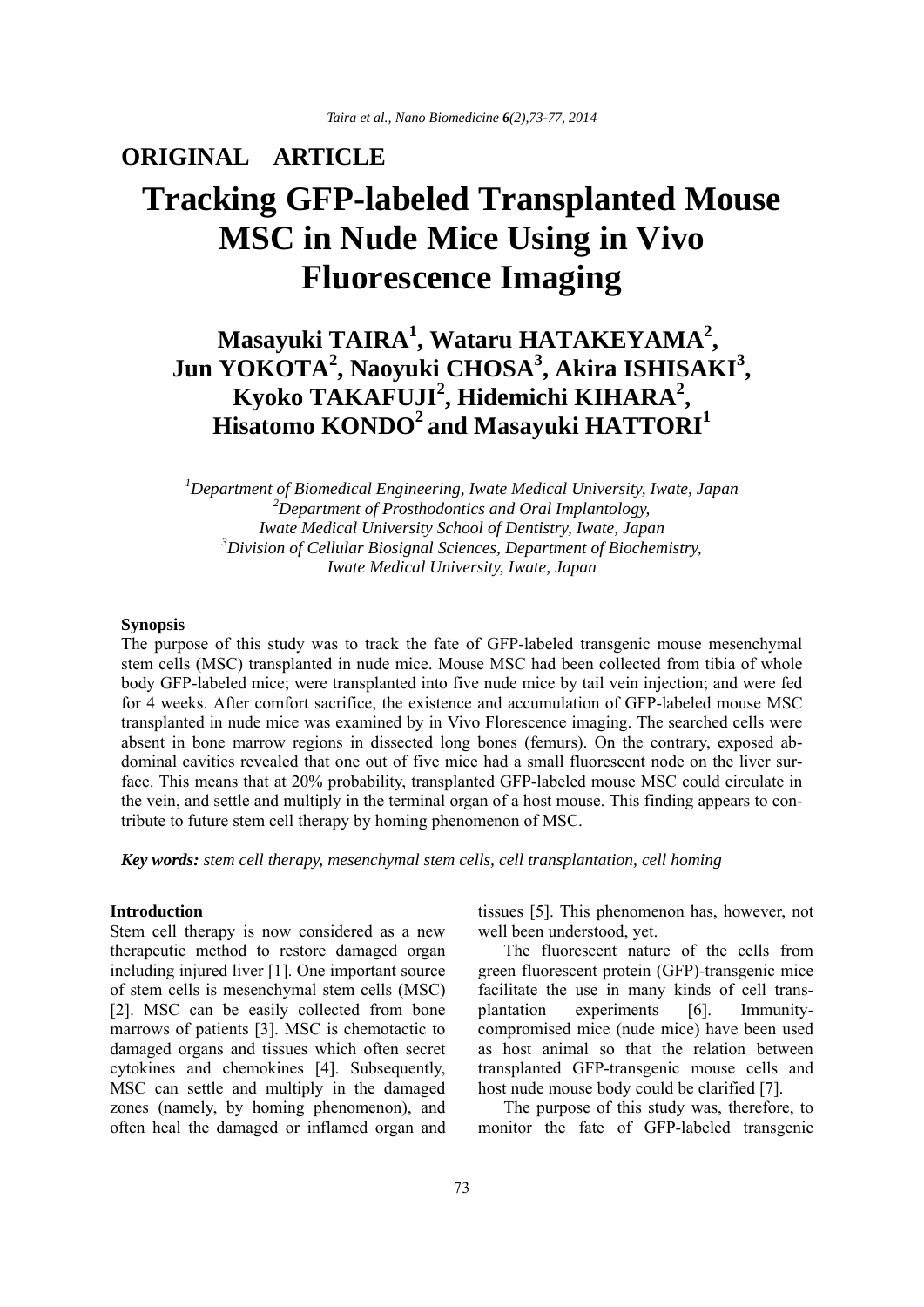mouse mesenchymal stem cells (MSC) transplanted in nude mice by tail vein injection.

## **Materials and Methods**

### **1. Compliance for animal welfare**

All experimental procedures were conducted in accordance with the guidelines established by the Animal Studies Committee at Iwate Medical University (#25-015).

#### **2. GFP-labeled MSC**

GFP transgenic (under control of beta-actin promoter) (BCF1) mice [8] were obtained from Center for In Vivo Sciences, Institute for Biomedical Sciences and Library, Iwate Medical University, Iwate, Japan. Bone marrow-derived cells were flushed out from the tibia of three-week-old GFP transgenic mice with phosphate buffered saline (PBS) containing 0.5% fetal bovine serum (FBS) and 2 mM EDTA, and were seeded into plastic cell culture dishes in Dulbecco's modified Eagle medium (DMEM) containing 10% FBS, and cultured for one week in a hypoxia condition  $(5\% \text{ O}_2, 5\% \text{ CO}_2, \text{ and})$ 90%  $N_2$ ). When the culture reached 80% confluency, cells were re-plated. The cells after eight to ten passages were used in transplantation experiments as MSC [9].

#### **3. Transplantation of GFP-labeled MSC into nude mice**

GFP-labeled MSC  $(1.25 \times 10^5)$  were transplanted into the tail veins of five 40-weeks old male nude (BALB/cAJcl) mice with 18 G needles. The mice were then fed with free water and diet. Four weeks after implantation, the mice were sacrificed with  $CO<sub>2</sub>$  gas.

#### **4. In Vivo Florescence imaging**

The existence and accumulation of GFP-labeled MSC in the body of nude mice was examined by in Vivo Florescence imaging device (IVIS Lumina Imaging System, Xenogen, Lincolnshire, U.K.). Fig. 1 indicates GFP reflection from GFP-labeled MSC  $(1 \times 10^6)$  in collagen gel transplanted into the back of a nude mouse by 18 G needle, demonstrating the GFP sensitivity. This was a representative result of preliminary experiments.

#### **5. Histological observation**

The GFP-fluoresent tissue was fixed in 10 % formalin (Mildform 10N, Wako, Osaka, Japan) for 2 weeks at 4°C; dehydrated sequentially in ethyl-alcohol (70, 80, 90, 95, 100 %) and xylene; embedded in paraffin; and sectioned to a thickness of 5 μm with microtome (TU-213, Yamato Kouki, Tokyo, Japan). The tissue was then stained with hematoxylin and eosin (HE); and examined histologically with fluorescence microscope (All-in-One BZ-9000, Keyence, Osaka, Japan).

#### **Results**

Before sacrifice, no florescent images were obtained from the entire surface of hairless nude mice. Immediately following comfort sacrifice, abdominal cavity of the nude mice was exposed so that major still-living-organs and tissues could be examined by in Vivo Fluorescence imaging. From one mouse, a florescent zone, a node on the liver, was found (Fig. 2) while four mice did not display any florescent region. This means that at 20% probability, the GFP-labeled MSC settled and multiplied at the terminal organ (i.e. a node on one liver) of nude mice four weeks after implantation. The lumen was lined by mono-layer cells. (Fig. 3). The still-living long bones (femur and tibia) of five nude mice were extracted and dissected in the long direction. No florescent image was, however, obtained from bone marrow regions as well as surrounding bones.

#### **Discussion**

It became evident from experimental results obtained that injected GFP-labeled MSC were difficult to settle in the body of host healthy nude mice. The homing probability of MSC in nude mice was only 20% that occurred on the terminal end of the liver of one nude mouse. The considerations concerning MSC transplantation into nude mice follow:

 It was reported that human MSC were attracted to and settle on the injured liver of nude mice, followed by cure of the injured liver of host nude mouse by transplanted human MSC [10] while most human MSC were lost in healthy nude mouse [11]. It was retrospectively postulated that damaged or inflamed region had been artificially pre-created on nude mice prior to transplantation of GFP-labeled MSC in our study.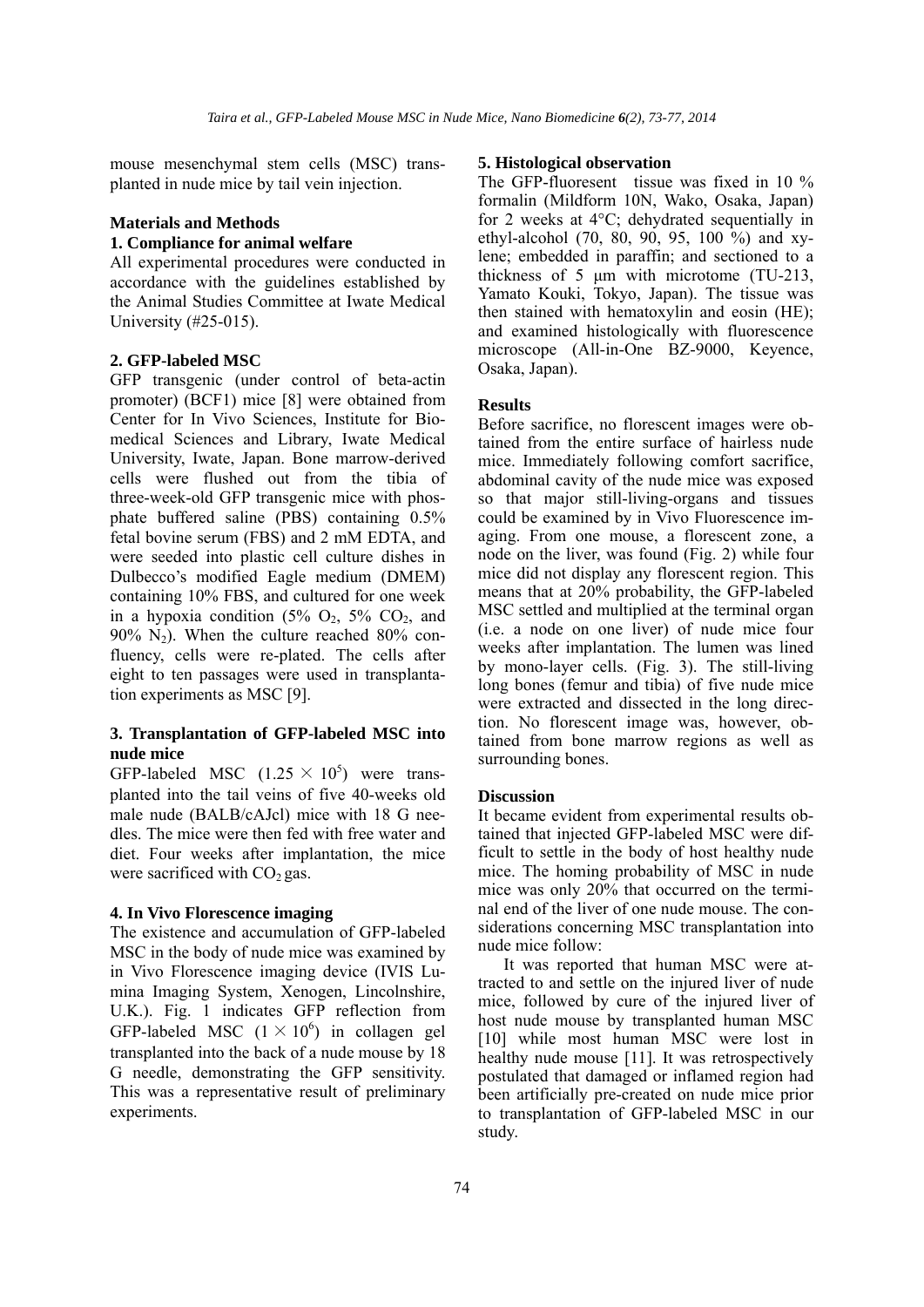Color Bar<br>Mn = 11397<br>Max = 26980

**Fig. 1** GFP reflection from GFP-labeled MSC  $(1x10<sup>6</sup>)$  in collagen gel transplanted in the back of a nude mouse by 18 G needle. Note: Four days after injection, GFP reflection disappeared from the back, indicating that transplanted MSC disappeared; either died or flew away from the back into the blood circulation.

Brage<br>Mn = 109<br>Max = 2940 15000

**Fig. 3** HE image of a GFP-reflected node on the liver of one nude mouse, indicated in Fig. 2. Note: The lumen was lined by mono-layer cells.  $Bar = 100 \mu m$ .



75 the GFP-traced image in left side. Blue arrow leads to the enlarged node on the liver. **Fig. 2** Left: GFP reflection from a node on the liver of a nude mouse. Note: Intersection of two red arrows indicates the location of GFP illumination from homed GFP-labeled MSC. Blue arrow leads to the enlarged illuminated node. Right: Digital camera image of the exposed abdominal cavity of the same nude mouse. The exposed area corresponds to

*Taira et al., GFP-Labeled Mouse MSC in Nude Mice, Nano Biomedicine 6(2), 73-77, 2014*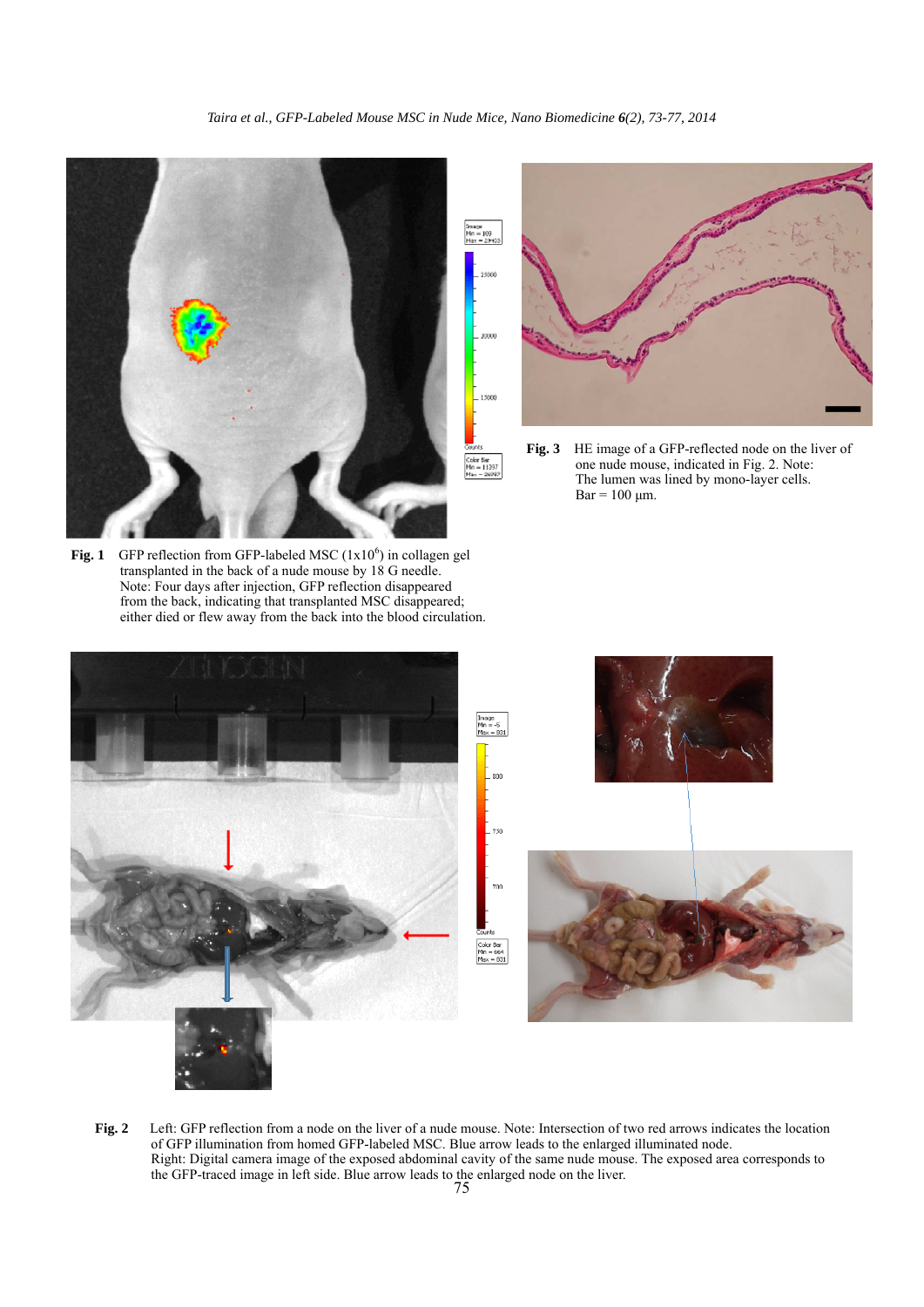MSC might be chemotactic to injured organ and tissues that abundantly secrete cytokines and chemokines, leading to settlement and homing of transplanted MSC into the injured region of host nude mouse. Once homing of MSC was established, re-generation of damaged organ and tissues of host nude mouse might have been obtained by transplanted MSC. It has also been reported that MSC can avoid immune attack from the host body [2,12]. Thus, trans-species transplantation and trans-individual transplantation of MSC could be feasible to human patients in future clinics.

 In Vivo Fluorescence imaging was effective only on the surface of living tissues and organs. Without large accumulation GFP-labeled cells, GFP reflection from GFP-labeled cells could not be obtained from the surface of host animals. In this study, tiny amounts of GFP-labeled MSC necessitated open-up of the abdominal cavity of nude mice in order to identify homing of transplanted GFP-labeled MSC in one host nude mouse. Because the liver was the terminal end of blood circulation, we found one GFP-florescent node on the liver of one nude mouse out of five mice examined.

 The culturing period of MSC in nude mice was four weeks. This duration was set because GFP-labeled MSC could be much multiplied on certain location, beyond the traceable level of in Vivo Florescence imaging device used. In another study [13], transplanted MSC in subcutaneous tissues of nude mice survived over three weeks in the host mouse.

 It had been pre-anticipated that transplanted GFP-labeled MSC settled in bone marrows of nude mouse long bones, because stromal-cells derived factor (SDF)-1, a cytokine chemotactic to MSC, was abundantly secreted in bone marrows [14]. The results, however, denied this assumption. It was judged that transplanted GFP-labeled MSC was difficult to home on healthy bone marrows of nude mice. If damage or inflammation was superimposed on bone marrows, the situation might have varied [15].

 In the future study, we plan to conduct animal experiments associated with stem cell therapy, which employs GFP-labeled MSC, scaffold/cytokine construct and cell homing phenomenon [16] in nude mouse hosts that are subject to certain body damage.

#### **Disclosure**

The authors report no conflicts of interest in this work.

#### **Acknowledgments**

This study was supported by the Grant-in-Aid Program for the Strategic Research Foundation at Private Universities from 2010 to 2014 from the Ministry of Education, Culture, Sports, Science and Technology (MEXT) of Japan, and by Grants-in-Aid for Scientific Research from the Japan Society for the Promotion of Science (JSPS) KAKENHI Grants (Grants-in-Aid for Scientific Research) for Young Scientists (B) 25861861, Young Scientists (Start-up) 26893247, Young Scientists (Start-up) 26893248, (C) 25463013, (C) 25463053, (C) 26462932, (C) 26462958 and (C) 26670852.

#### **References**

- 1) Buzhor E, Leshansky L, Blumenthal J, Barash H, Warshawsky D, Mazor Y, Shtrichman R. Cell-based therapy approaches: the hope for incurable diseases. Rege Med 2014; Med  $2014$ ; 9:649-672.
- 2) Glenn JD, Whartenby KA. Mesenchymal stem cells: Emerging mechanisms of immunomodulation and therapy. World J Stem Cells 2014;6:526-539.
- 3) Gopal K, Amirhamed HA, Kamarul T. Advances of human bone marrow-derived mesenchymal stem cells in the treatment of cartilage defects: a systematic review. Exp Biol Med (Maywood) 2014;239:663-669.
- 4) Andreas K, Sittinger M, Ringe J. Toward in situ tissue engineering: chemokine-guided stem cell recruitment. Trends Biotechnol 2014; 32:483-492.
- 5) Wu T, Liu Y, Wang B, Li G. The roles of mesenchymal stem cells in tissue repair and disease modification. Curr Stem Cell Res Ther 2014;9:424-431.
- 6) Cheung WH, Chin WC, Wei FY, Li G, Leung KS. Applications of exogenous mesenchymal stem cells and low intensity pulsed ultrasound enhance fracture healing in rat model. Ultrasound Med Biol 2013;39:117-125.
- 7) Zhu Y, Cheng M, Yang Z, Zeng C, Chen J, Xie Y, Luo S, Zhang K, Zhou S, Lu N. Mesenchymal stem cell-based NK4 gene therapy in nude mice bearing gastric cancer xenografts. Drug Des Devel Ther 2014;8:2449-2462.
- 8) Okabe M, Ikawa M, Kominami K, Nakanishi T, Nishimune Y. `Green mice` as a source of ubiquitous green cells. FEBS Let 1997;407: 312-319.